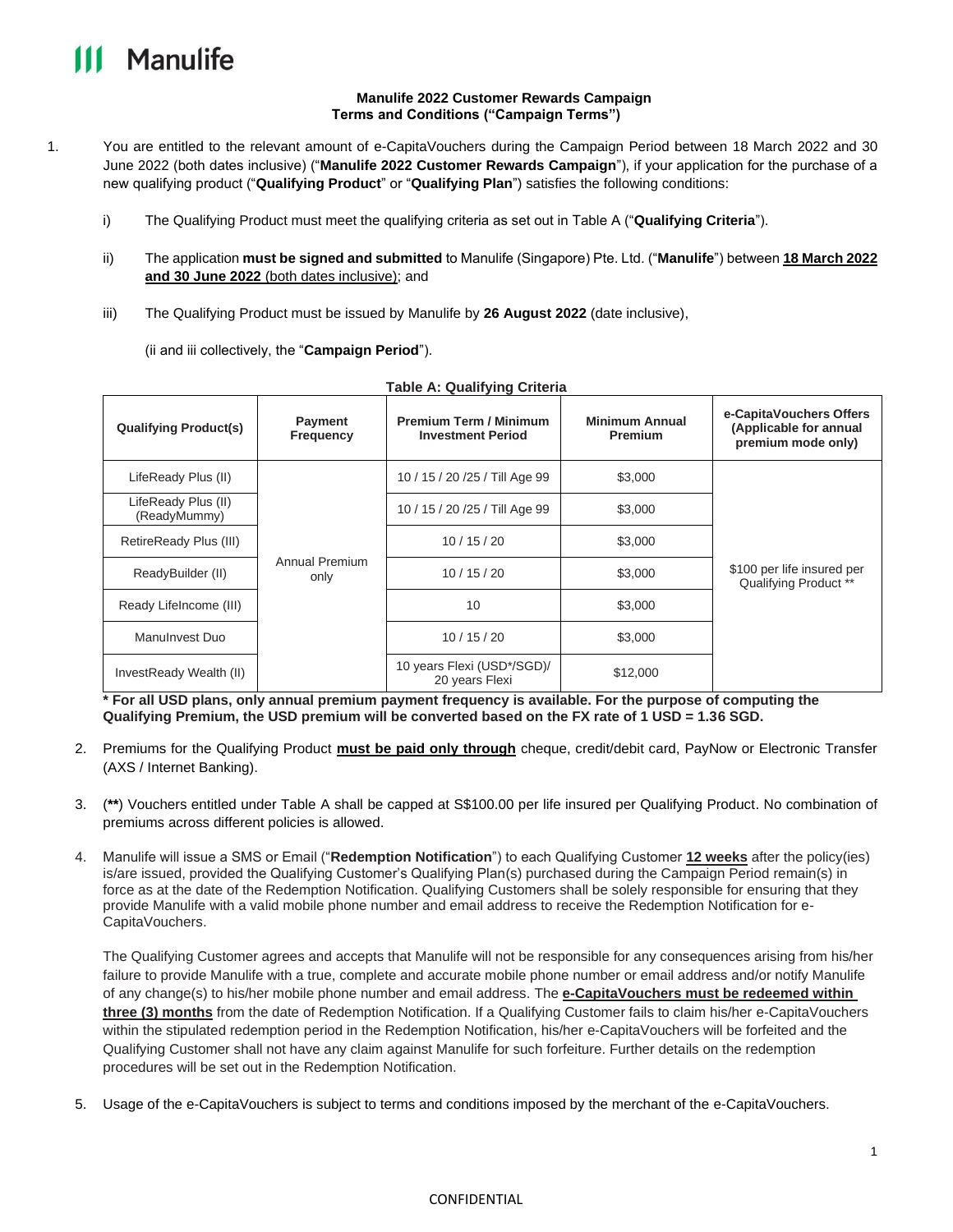# Manulife

- 6. A person is deemed to have accepted and agreed to the CapitaVoucher Terms and Conditions (["https://www.capitaland.com/sg/en/shop/malls/rewards/capitavoucher/termsandconditions.html"](https://www.capitaland.com/sg/en/shop/malls/rewards/capitavoucher/termsandconditions.html)) if such person purchases, uses, or carries out any activity or transaction or makes any dealing involving a e-CapitaVoucher.
- 7. e-CapitaVoucher(s) is/are not transferrable or exchangeable for cash, credit or any other goods and services.
- 8. Manulife reserves the right to replace the e-CapitaVouchers with item(s) of similar or other value without prior notice.
- 9. If a customer cancels the Qualifying Product within the 14 days' free-look period, or if the policy lapsed or is surrendered within 12 months from the date of the issuance, Manulife reserves the right to recover the amount equivalent to the e-CapitaVouchers in any manner at its sole discretion.
- 10. Manulife is not liable for any losses, claims, demands, expenses and/or other liabilities, whatsoever in relation to the e-CapitaVouchers.
- 11. You consent under the Personal Data Protection Act 2012 to the collection, use, disclosure of your personal data by/to Manulife and such other third party as Manulife may reasonably consider necessary for the purpose of this Manulife 2022 Customer Rewards Campaign and you confirm that you agree to be bound by the terms of Manulife privacy policy, a copy of which can be found on [https://www.manulife.com.sg/personal-data-protection.html.](https://www.manulife.com.sg/personal-data-protection.html)
- 12. You agree to indemnify Manulife and hold it harmless against all losses, claims, demands, expenses and other liabilities (including legal fees) suffered or incurred by them as a result of any breach of these Campaign Terms or of applicable laws by you including, without limitation, any representation made by you which is not authorised under these Campaign Terms or otherwise in writing by Manulife or any claim made by you.
- 13. By taking part in this Manulife 2022 Customer Rewards Campaign, you accept that all decisions made by Manulife in connection with this Manulife 2022 Customer Rewards Campaign (including the interpretation of the Campaign Terms) shall be final and binding on all participants. No appeals will be entertained. In the event of any inconsistency between these Campaign Terms and any brochure, marketing or promotional material relating to the Qualifying Product(s) listed in the table above, these Campaign Terms will prevail.
- 14. All applications for this Manulife 2022 Customer Rewards Campaign are subject to such policy terms and conditions as Manulife may impose.
- 15. Manulife shall have the sole and absolute discretion to exclude any person from participating in this Manulife 2022 Customer Rewards Campaign, without providing any reason and without prior notice.
- 16. Manulife reserves the right at its sole and absolute discretion to amend, add, withdraw, supplement, terminate, cancel or suspend this Manulife 2022 Customer Rewards Campaign or to vary the Campaign Terms at any time without notice or reason or liability.
- 17. Manulife shall be excused from performance under this Manulife 2022 Customer Rewards Campaign and shall not be in default in respect of any obligation hereunder to the extent that the failure to perform such obligation is due to a force majeure event, beyond the control of Manulife.
- 18. Nothing in these Campaign Terms is intended to constitute, create, give effect to, or otherwise recognise a joint venture, partnership or relationship of principal and agent of any kind.
- 19. Manulife makes no representation or warranty as to the quality or fitness for purpose or any other terms and conditions of the e-CapitaVouchers. The e-CapitaVouchers are issued by a third-party merchant. Manulife is not an agent of the third-party merchant and will not be liable or responsible for any errors, omissions or non-performance of the merchant. Manulife shall not be liable for any loss (including but not limited to indirect or consequential loss), damage, personal injury or death in connection with the e-CapitaVouchers.
- 20. The invalidity, unlawfulness or unenforceability of any provision in these Campaign Terms in any respect under applicable law shall not affect the validity, legality or enforceability of the remaining provisions hereof.
- 21. A person who does not participate in the Manulife 2022 Customer Rewards Campaign shall have no right under the Contracts (Rights of Third Parties) Act 2001 (Singapore Statutes) to enforce any of these Campaign Terms.
- 22. The Campaign Terms will be governed by and construed in accordance with the laws of Singapore and you agree to submit to the exclusive jurisdiction of the courts of Singapore.

### CONFIDENTIAL